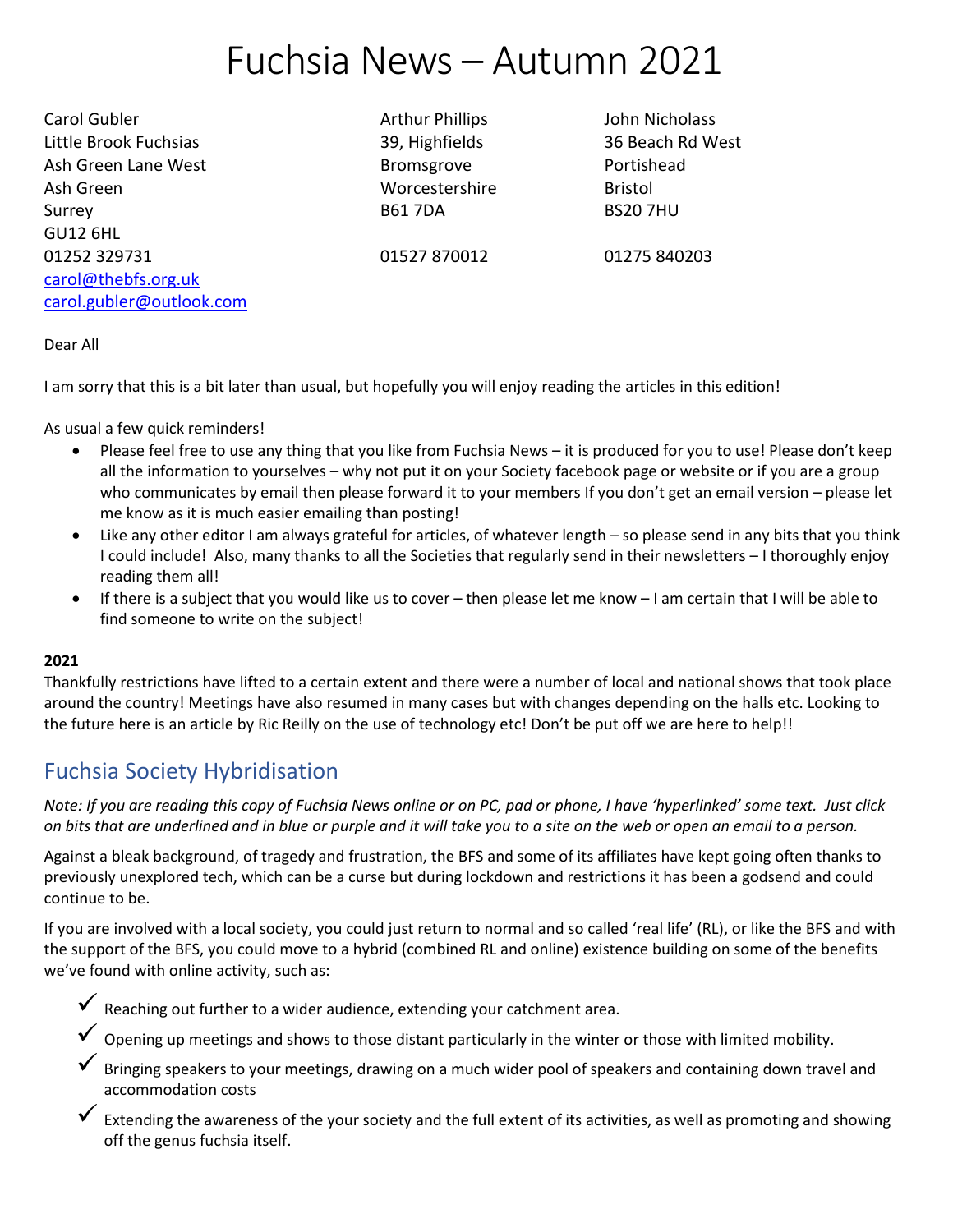One aspect of what we've done and are doing, and a focus of our trials, is that we are trying to limit the tech to that which is readily and economically available, and this may require a 'glass is half full' disposition from those benefiting.

Hopefully providing food for thought here is a summary of what have we done so far …

#### *[Gossiping on Facebook](https://www.facebook.com/groups/639305193300661)*

Barely had Boris finished telling us to stay home and th[e Fuchsia Friends Gossip \(FFG\)](https://www.facebook.com/groups/639305193300661) group popped up on Facebook (FB), and thanks largely to Carol Gubler, Andrew Cathcart and Derek Luther (a CAD tribute band?) it has thrived and now has over 1,627 members, spanning the globe some in the most unlikely of places.

Even now RL beckons there are several daily posts eliciting discussion, banter, comments and 'reactions'. In the absence of physical shows, it's been great to have online shows organised in association with this group. Why not join the group and encourage your members to take a look, a guaranteed daily fuchsia fix.

#### *Local Society Meetings Online*

Paul Munro and Reading [and District FS \(RDFS\),](https://www.facebook.com/groups/1256103627795430) with great support from Carol, were the trail blazers on this, using Zoom for online gatherings, which they are continuing with interspersed between physical meetings. This allowed them and many guests to keep in touch and to have talks from even wider afield than would normally be the case. RDFS have since invested in a license at £119.00 a year, and although there is a free cut down version (gatherings limited to 40 mins) I would not recommend it.

#### *SIG Zooming [and Expanding](https://www.facebook.com/groups/1853249361581999)*

Very similar to RDFS's initiative, in October last year we decided to take that month's half yearly meeting of the Species, [Hybridisation and Heritage SIG](https://www.facebook.com/groups/1853249361581999) online, attracting some participants who were already meeting on Zoom and others who we had befriended on Facebook (sounds dodgy!).

This first online meeting a year ago was 'ad hoc' as we did not know what to expect, but two hours of catching up and nattering flew past. It was such a success that we changed the periodicity of meetings permanently to quarterly holding further online meetings with expert presentations on  $17<sup>th</sup>$  January (a simple guide to species, potting compost, F magellanica in Argentina), 18<sup>th</sup> April (growing under lights, flow cytometry, James Lye), and 18<sup>th</sup> July (fuchsias around the bay, growing peat-free, Charles Plumier).

The plusses of these meetings have included:

- ✓ For the first time SIG meetings are easily accessible to BFS members nationwide, demonstrated by participation from our Scottish members.
- $\checkmark$  For a first time we were joined by friends and enthusiasts from the US, an international dimension noteworthy of a number of our online and hybrid forums.
- ✓ Our guest speakers demonstrated that online we might access many more speakers than an unconnected Sunday meeting in Warwickshire can.

More recently we have trialed our first hybrid (physical with online access), which is covered later in this article.

# *Friday Fuchsia Friends Gossip on Zoom*

With a touch of serendipity we sensed a worldwide enthusiasm for a weekly forum without too much structure, allowing participants to talk about fuchsias, gardens, plants and almost anything except politics, Boris and brexit. We are grateful to Carol for grasping the mettle on this and we have almost completed a year of weekly meetings that included Christmas and New Year's Day last year. As befits our fuchsia world we now have Gossip Improved with two features and many plusses:

- $\checkmark$  We have an alternating format with 'drop in and chat' one week and a guest speaker the next.
- $\checkmark$  The international dimension has blossomed and we often get attendees from four continents and have had participants from eight or more countries.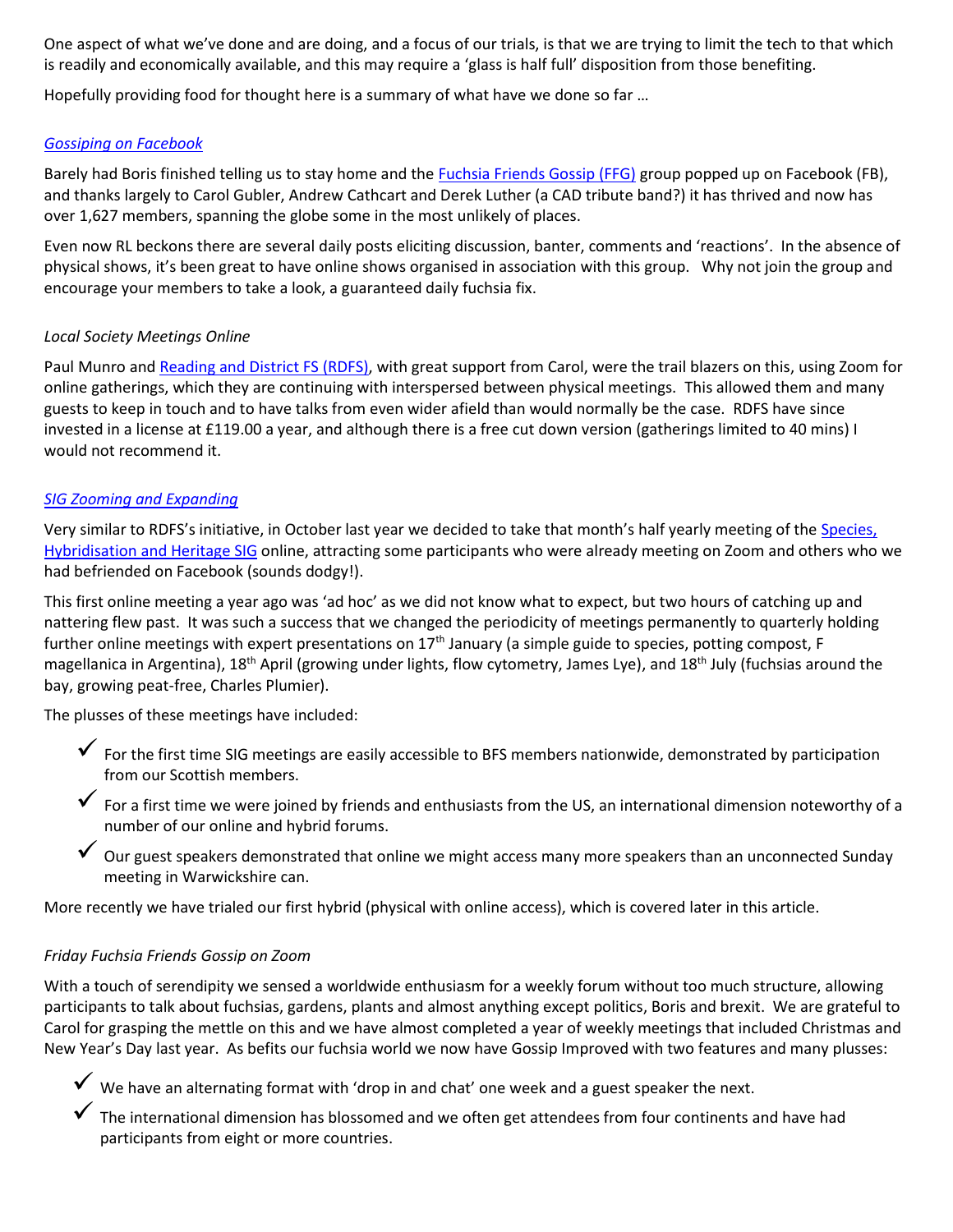$\checkmark$  Participants include the housebound, others with limited mobility, and others who don't have a local society.

If you fancy joining us please contact [Carol Gubler](mailto:carol.gubler@outlook.com?subject=SIG%20Meeting) or myself, [Ric Reilly.](mailto:ricreilly@icloud.com?subject=SIG%20Meeting) If you are not sure about Zoom and/or your tech just contact us and we can talk you through it and even have a one to one practice.

# *Broadcasting from the London Show*

As another experiment, we tried a broadcast from the London Show held at Normandy Village Hall in August, with John Nicholass as our roving reporter. Going into the unknown John and I had a practice the week before to checkout that, with his 'android' mobile phone, John could connect and do the job, showing me around his garden and plants, a bonus in itself.

On the Saturday of the show I set up the Zoom call on my laptop, with John using his phone to check network coverage at the village hall, which does not have Wi-Fi. Around twenty enthusiasts from the BFS and overseas took the opportunity to join John on a narrated tour, done class by class with others invited to chip in. Although there was some blurring of the video, possibly the phone struggling to focus in bright sunlight, the tour was enjoyed by everyone particularly the expert and amicable commentary.

# **[Zooming Carol to a Physical Meeting in Camborne, Cornwall](https://www.facebook.com/groups/542877562562237/)**

With speakers a perennial and worsening problem down in Cornwall, in September we invited Carol to talk to a physical meeting of the [Camborne-Redruth Fuchsia Society](https://www.facebook.com/groups/542877562562237/) from her home in Surrey. Being a glutton for punishment, I also invited, at short notice following a hint or two, some participants from our Friday meeting to join us over Zoom, for a first ever hybrid meeting (physical and online at the same meeting) on fuchsias.



Sage advice from a techy friend in the Devon Orchid Society was that the video would be a doddle and the audio could be tricky, and so it transpired, but overall it was a great success and hybrid meetings could be a saving grace for us. Unsure of whether the tech would facilitate an interactive meeting we held back on Carol's favourite 'A-Z' and instead thoroughly enjoyed a year in the life of a nursery.

In the picture above you can see the rather 'Heath Robinson' arrangement we used, deliberately avoiding specialist equipment. The Zoom gallery of participants and presenter are projected onto a screen so the physical audience can see them, with the presenter 'spotlighted' on Zoom for the talk. To the left of the screen you can see the tripod used for my iPhone itself used to capture the physical audience for those on Zoom, the laptop camera being unwieldy and blocked by the laptop user, me.

For the audio I used a Jabra conference speaker and mic attached by USB to the laptop, a device that I use for work gatherings. The speaker works fine for audiences of 15-20 people but the mic struggled with softly spoken members of the audience a few rows back.

It was a trial and it was good to prove the benefits: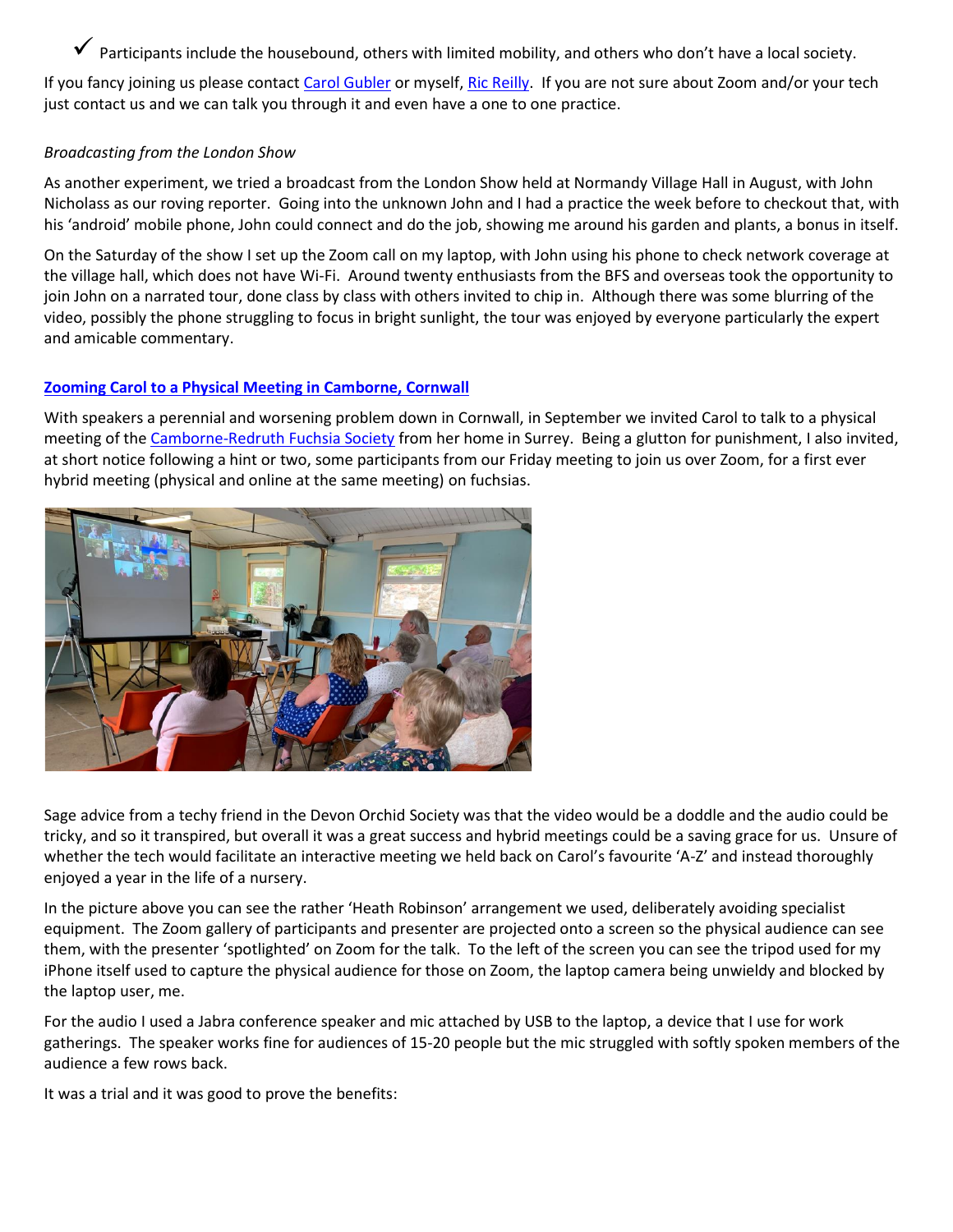- ✓ For a society 180 miles farther SW than Bristol it's going to be a godsend, expanding our potential pool of speakers and containing our costs for speakers. We already have our next 'remote' speaker, Andrew Cathcart from Linlithgow, lined up for February.
- ✓ We're a long skinny county so not all our society members can get to meetings but they can now over Zoom.

If like Camborne-Redruth you struggle for speakers then you really should give Zoom and online speakers a try. If you fancy giving it a try but you need help, just drop me, [Ric Reilly,](mailto:ricreilly@icloud.com?subject=SIG%20Meeting) a line and let's see what we can do. If you have a member or a relative who has been on Zoom, Teams or Google Meet then you have all expertise you're going to need. We'll also be happy to join Zoom meetings online to help you get started.

# *Sharing a Speaker and our SIG Meeting with Online Participants*

This was a logical next step after the Camborne meeting, when Carol was our online speaker, and was requested by some of the SIG members that had enjoyed being part of the SIG on Zoom but were too far and in some cases far too far away from Warwickshire. We limited publicising the online aspect of the event as the Zoom was a last minute decision and we were wholly unsure if the mobile coverage would be good enough.



The set up was quite similar to the previous trial at Camborne, except this time we used a USB connected webcam mounted on the tripod, facing Paul Leatherdale our speaker, a snip at ~£25 and better quality output than the one on my ageing laptop. This is also a good answer if you've wanted to join Zoom calls but your laptop or PC doesn't have its own camera or microphone.

The hall did have Wi-Fi, but that joy was short lived when we found it wasn't connected to the internet, possibly the hall committee allowing the subscription to lapse during lockdown. In the event we found more than one good 4G mobile network signal so on the day the laptop was tethered to my iPhone and back to the internet across the BT/EE network. The only concern to note if individuals use their personal phones is that Zoom eats data at about 1Gb per hour, expensive if you are on 'pay as you go'.

The main event, in the afternoon, was Paul Leatherdale's talk on encliandras which was excellent and enjoyed by all attendees, whether in person or online. You can see the speaker/mic combo on the edge of Paul's table and Paul's words were very clear to those online, but the mic was not so good at picking up comments and questions from the physical audience, something we are working on.

Overall our first, and largely unplanned, hybrid meeting worked well, again with welcome benefits:

✓ SIG meetings, traditionally in a central location that is distant for some, can now be accessible to all BFS members. For our SIG that is increasingly important as age and/or mobility makes travelling more difficult for many of our members.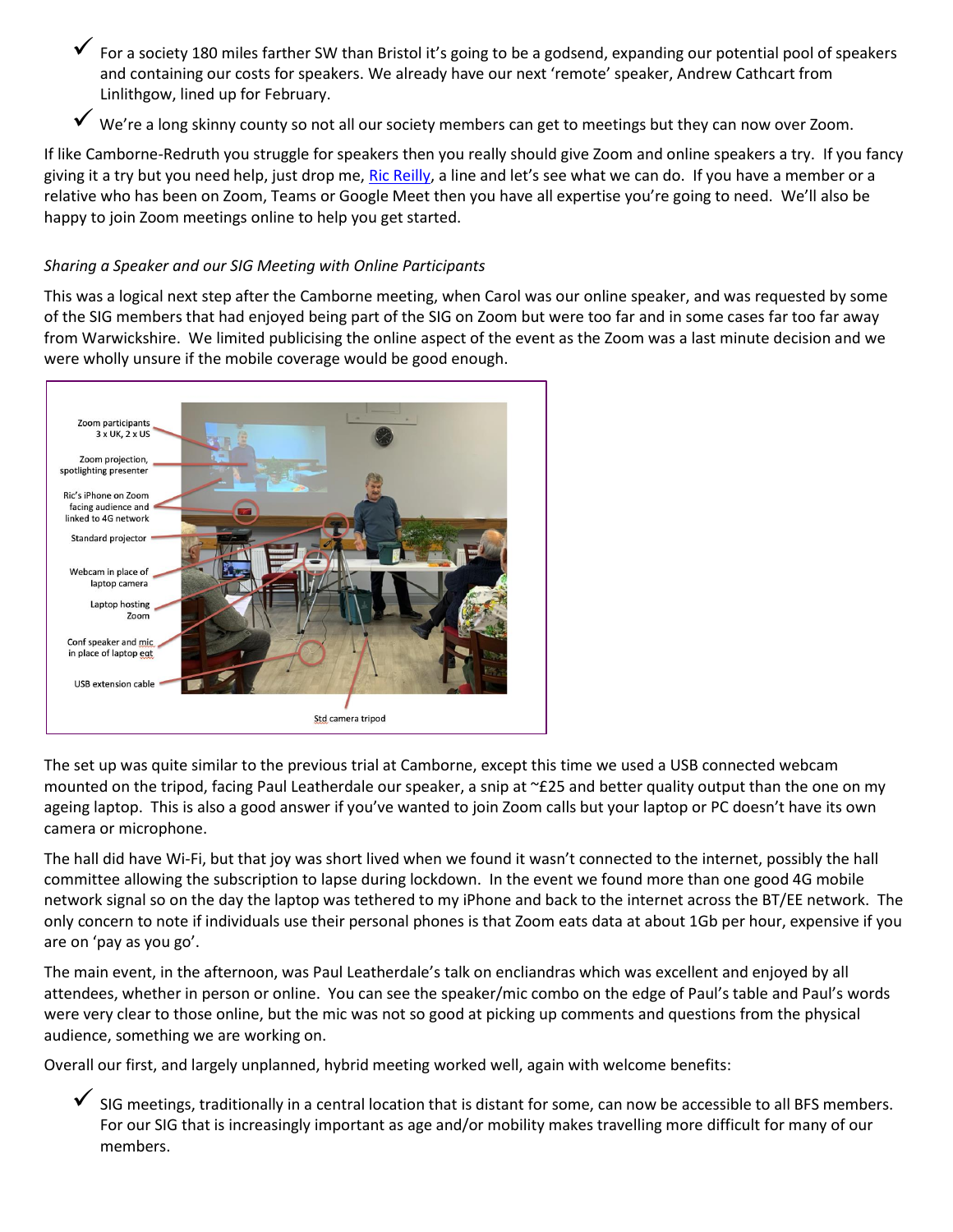- ✓ SIGs are now at least partially accessible to overseas enthusiasts. I say partially as daytime meetings start in the middle of the night for some of our friends, so hybrid content will have to be concentrated on afternoons.
- $\checkmark$  Going back twenty years and more, speakers have always been difficult to get for our SIG, and now we might have much more scope.
- ✓ We've proved that meeting<sup>s</sup> on Zoom can use 4G mobile, though Wi-Fi will be a preference for economics and stability.

Online meeting have been such a success and our first hybrid meeting went so well that we have four SIG meetings planned for the coming year, alternating between online (16<sup>th</sup> Jan, 17<sup>th</sup> Jul both 7 pm to 9:30 pm UK time) and hybrid from Lilbourne (8<sup>th</sup> May, 16<sup>th</sup> Oct both 10 am – 4 pm). All are welcome, and for further details please contact [Paul Munro](mailto:paul4sig@btinternet.com?subject=SIG%20Meeting) or myself, [Ric Reilly.](mailto:ricreilly@icloud.com?subject=SIG%20Meeting)

*Thanks to Ric for such a comprehensive round up of possible ways to go in the future – I think that we all agree there is nothing like a face to face talk- both for the speaker and the audience but this is a great alternative allowing for a new range of speakers.* 

# **Arthur's Articles**

#### **Monthly Guide to Fuchsia Care:**

**October:** The shows are all over the fuchsias are looking tired. Time to think about giving them a rest (And yourself). Reduce the watering until the leaves start to wilt. Defoliate and prune approximately two thirds of current growth. (I personally also remove the old compost completely as I was told that late August /September was the time the dreaded vine weevil lays its eggs) that being so, by removing **All** of my old compost I have in theory removed any eggs. If you do not heat your greenhouse store your fuchsias in a location like your shed wrapping your plants with horticultural fleece. **November**: check your fuchsias have not dried out if not heating. If heating, then start spraying with a fine mist at greenhouse temperature to soften the wood and encourage new growth.

**December:** If heating your fuchsias should be showing signs of growth, start feeding with a weak high nitrogen feed. Keep your heating at 40f at bench level as the light levels are very low. Turn plants regularly ¼ turn daily is a good practice. If you are heating by gas especially mains gas the green house **MUST** have sufficient ventilation to support combustion and disperse fumes. (I always leave the louvre vent open and one roof light on the first hole.)

**January:** Again, if heating fuchsias should be putting out nice strong growth, ideal for early cuttings. If unheated do not forget to check the fuchsias have not dried out.

**February:** Keep turning your plants. Pick up all debris. Dropped leaves soon start botrytis (Grey Mould). Keep your heat, light watering in balance. Ventilate the green house on any mild days.

**March:** Fuchsias in heated Greenhouses should be making good growth, Light levels should be improving time to increase the feeding. Your fuchsias should also be regularly stopped to encourage more growth. Check your roots and pot on if the pot is filling with root avoid letting plants become pot bound (Root growth equals top growth)

**April:** All fear of frost should have passed, and it is time to turn the heaters off and think about bringing fuchsias outdoors during fine days. Fully ventilate the greenhouse to allow full air circulation to those plants still inside. Rooted cuttings should be potted up and stopped. It is also a good time to take more cutting as even rested plants will be putting on good strong growth. Those rested plants and those you have been growing on biennially should have already been selected for which shows they intended for and should be receiving special attention in stopping leaf pruning (taking off leaves that overshadow growing tips)

**May:** Plants should at this time start to be moving out from the greenhouse into a shade house, as during sunny days the green house becomes too hot to support growth (fuchsias stop growing above 70deg F)

**June:** All of the fuchsias should be out of the greenhouse it is now far too hot for them to be under glass. They should be looking good and getting ready for the show. Now is the time if you are entering early shows to be looking at carrying out bud selection. That is looking at the fuchsia carefully then selecting a range of bud that are of equal size and removing all of the larger ones, this takes some nerve, but it is worth doing because all of the buds you have selected will open at the same time. This needs to be done about fourteen days before the show.

**July August and September:** the time of the shows time to enjoy the fruits of your labours.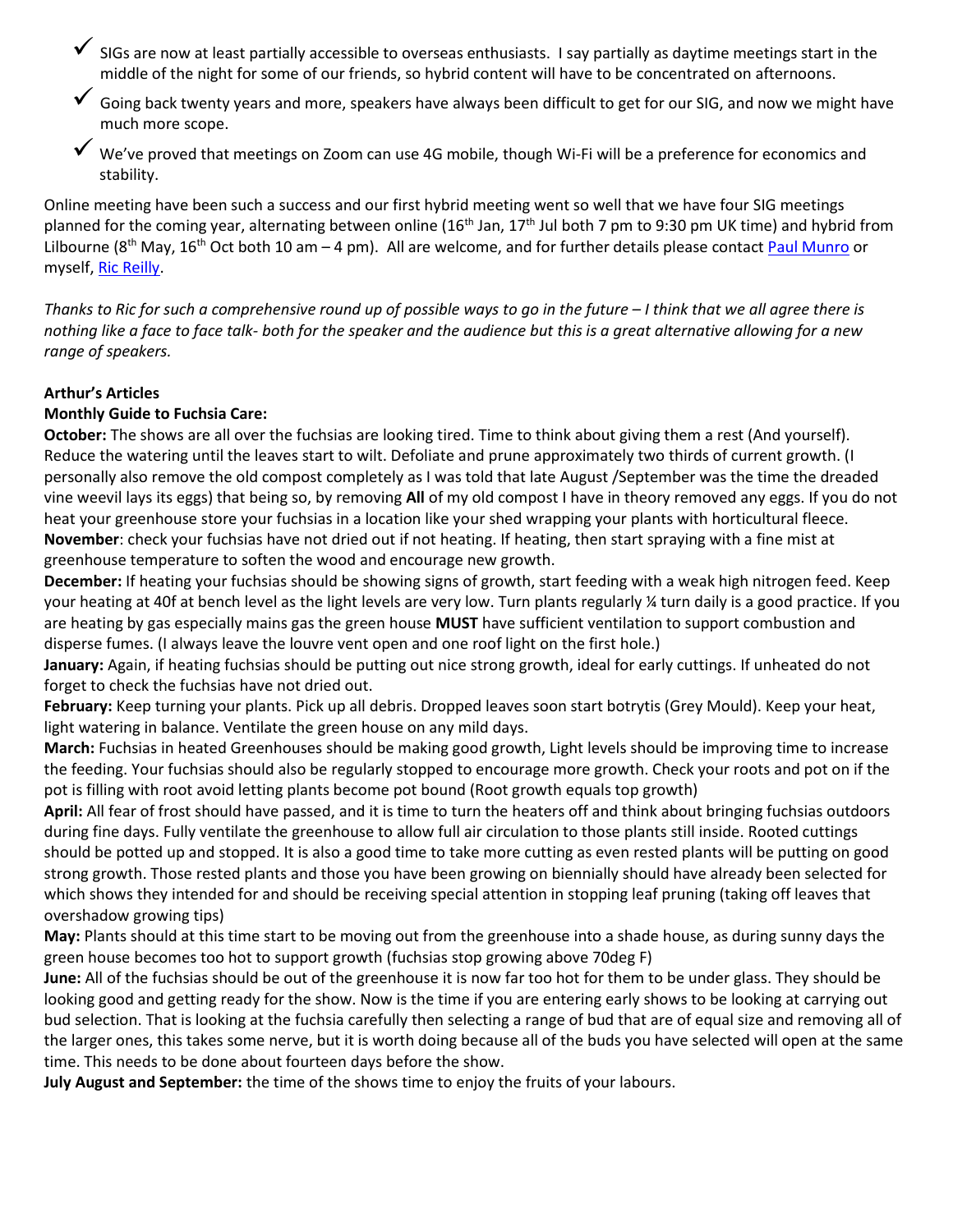# **BFS 85 th Anniversary Celebrations:**

Come and join in celebrating the 85<sup>th</sup> Birthday of the British fuchsia Society at the Malvern Autumn Show 22<sup>nd</sup> 24<sup>th</sup> September 2023!

The event will be part of the three day show and will involve both society displays and those done by individuals and so much more Do come and join in the event! Why not put on a display and enjoy the whole of the show? We are still in the very early planning stage at this moment and more details will follow on in the new year! If you have never been to the Malvern Autumn Show then 2023 will be the year to go!

# **F. jimenezii – Trevor Strickland**

 (Written after reading *Dabbling with Fuchsia's Species* in the Fuchsia News February/March 2021) It's good to see some Fuchsia Nurseries listing *F.jimenezii*, but is it the correct one? I was given a plant of *F. jimenezii* in the late 80's by the late Brian Morrison. I found it so unusual that I had a water colour painting commissioned (see below), but after a few years I sadly lost the plant. It would be great to have it back again.



Berry light to dark red  $3/8$  inch to  $\frac{1}{2}$  inch long. Tube is obconic – subcylindric less than a  $\frac{1}{4}$  shorter than either the sepals or petals. Red to rosy red in colour 1/8 in to ¼ in at rim. Red to rosy red sepals are broadly lanceolate 1/8 to  $\frac{1}{8}$  in by 1/6 in dull red filaments and style, barely visible. Hermaphrodite (with male and female reproductive organs) tiny flowers throughout the year on terminal racemes, rarely axillary, also in 2 to 3 branched panicles and erect, somewhat similar to F. arborescens. Foliage dark green, flushed purple underneath. Leaves are produced opposite, elliptic to lance-elliptic, vary in size 2 to 4 ½ in by 1 to 2 in wide. Native to Panama and Costa Rica in secondary vegetation of wet evergreen cloud forests at elevation of 5,000 to 6,500ft. Growing as a climbing shrub 20in to 5ft, branches quadrangular and pale tan in colour. Upright, vigorous, capable of forming a small tree when established, very small flowers with large foliage. Said to be not in cultivation in Britain. Chromosome number n=11. (Described by Berry and Raven in 1976).



# **Fuchsia jimenezii Hybrid**

This fuchsia (see photograph) is the one people grow as F. jimenezii. This is more like an Encliandra type, than the plant I had from Brian Morrison.

# **What would the Judges do, if one was entered in the class for Encliandras**

To see the real F.*jimenezii ,* go to page 85 of {The Species Of The Genus Fuchsia } published by the {The Special Interest Group} in 1992.

*Thanks Trevor for this information – I like others was growing what I thought as F.jimenezii but now I know it wasn't! We are all learning all the time!!*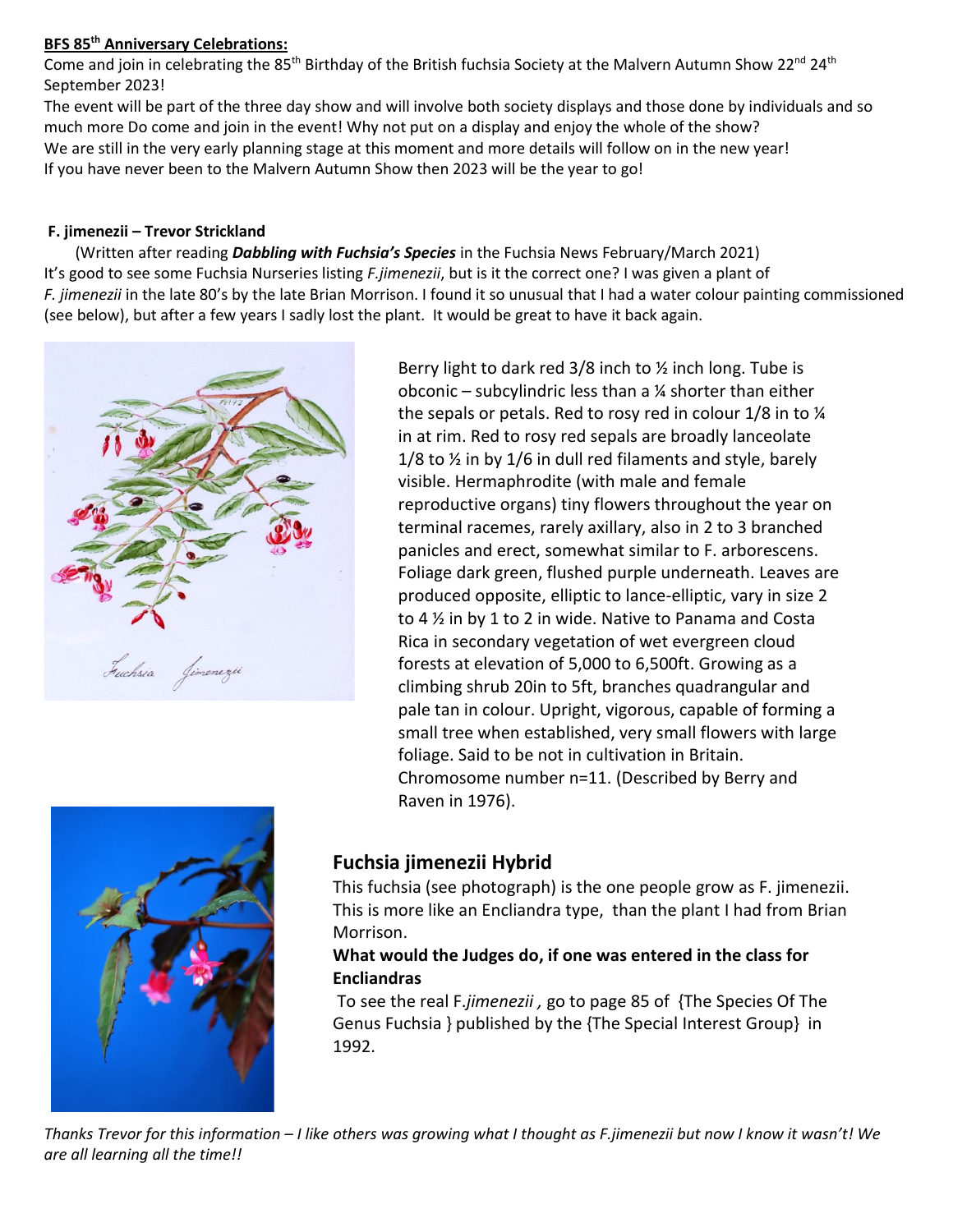#### **What's in a name – Continued!! Mario de Cooker**

I read in the BFS Fuchsia News (July 2021) a comment by Mr. Arthur Phillips on the Fuchsia cultivar 'Poermenneke'. Mr. Philips came across this cultivar in the United States. It was not clear how it got there, and its name was mentioned as 'Pour le Menneke'. As a comment it was stated by Carol Gubler: "I reckon that it was imported via Hendricks Young Plants who sell fuchsias everywhere! However, looking at FuchsiaFinder the name seems to be 'Poermenneke' and there are references to a statue of a man fishing for eels!!"

And this is indeed correct! 'Poermenneke' is the only valid name for this long-tube cultivar. The name refers to a special way of fishing for eels with a bunch of worms. It's called 'poeren' or 'peuren' in Dutch. This bunch is suspended in the water and invites the eel to bite into it. Then the string of worms is carefully pulled up and the eel is shaken off into a floating wooden trough. Best time for 'poeren' is on summer evenings from 8pm – midnight, and about 60 years ago I spent many evenings with my father on the waterfront catching eels this way. Even my wife Sonja has joined us several times for catching eel. It used to be very popular in Flanders (Belgium) and Zeeuws-Vlaanderen (in the southwest of the Netherlands). It therefore seems no coincidence that the name was used by a Belgian breeder, Mr. Michel Deelkens, to name one of his new fuchsia introductions. As will now be clear, 'Poer' comes from 'Poeren'. 'Menneke' translates as something like lad, boy, guy or man. So 'Poermenneke' is a man fishing for eels. Unfortunately, most of the eels are gone now, and I wonder if 'poeren' is still practiced today.

*Thank you, Mario, for sorting this out for us!*

#### **Finally some odd bits and pieces!! Computer proverbs!**

Home is where you hang your @ The e-mail of the species is deadlier than the male Windows will never cease What boots up must come down You can't teach a mouse new tricks A journey of a thousand sites begins with a click Give a man a fish and you feed him for a day, teach him to use the net and you won't see him for weeks!

# And on a similar theme **"How to clean your house using a Computer"**

- 1. Open a file in your PC
- 2. Name it "housework"
- 3. Send it to the Recycle bin
- 4. Empty the Recycle bin
- 5. Your PC will now ask "Are you sure you want to delete housework permanently?"
- 6. Answer calmly "Yes" and press the mouse button firmly…..
- 7. All done! Feel better?

# **Facts of life!**

Rubber bands last longer when refrigerated.

Peanuts are one of the ingredients of dynamite.

The average person's left hand does 56% of the typing.

A shark is the only fish that can blink with both eyes.

The longest one-syllable word in the English language is "screeched."

No word in the English language rhymes with month, orange, silver or purple.

There are only 4 words in the English language which end in dous": tremendous, horrendous, stupendous, and hazardous. A cat has 32 muscles in each ear.

An ostrich's eye is bigger than its brain.

Tigers have striped skin, not just striped fur.

It's impossible to sneeze with your eyes open

The average person falls asleep in seven minutes.

There are 336 dimples on a regulation golf ball.

The average human eats 8 spiders in their lifetime at night.